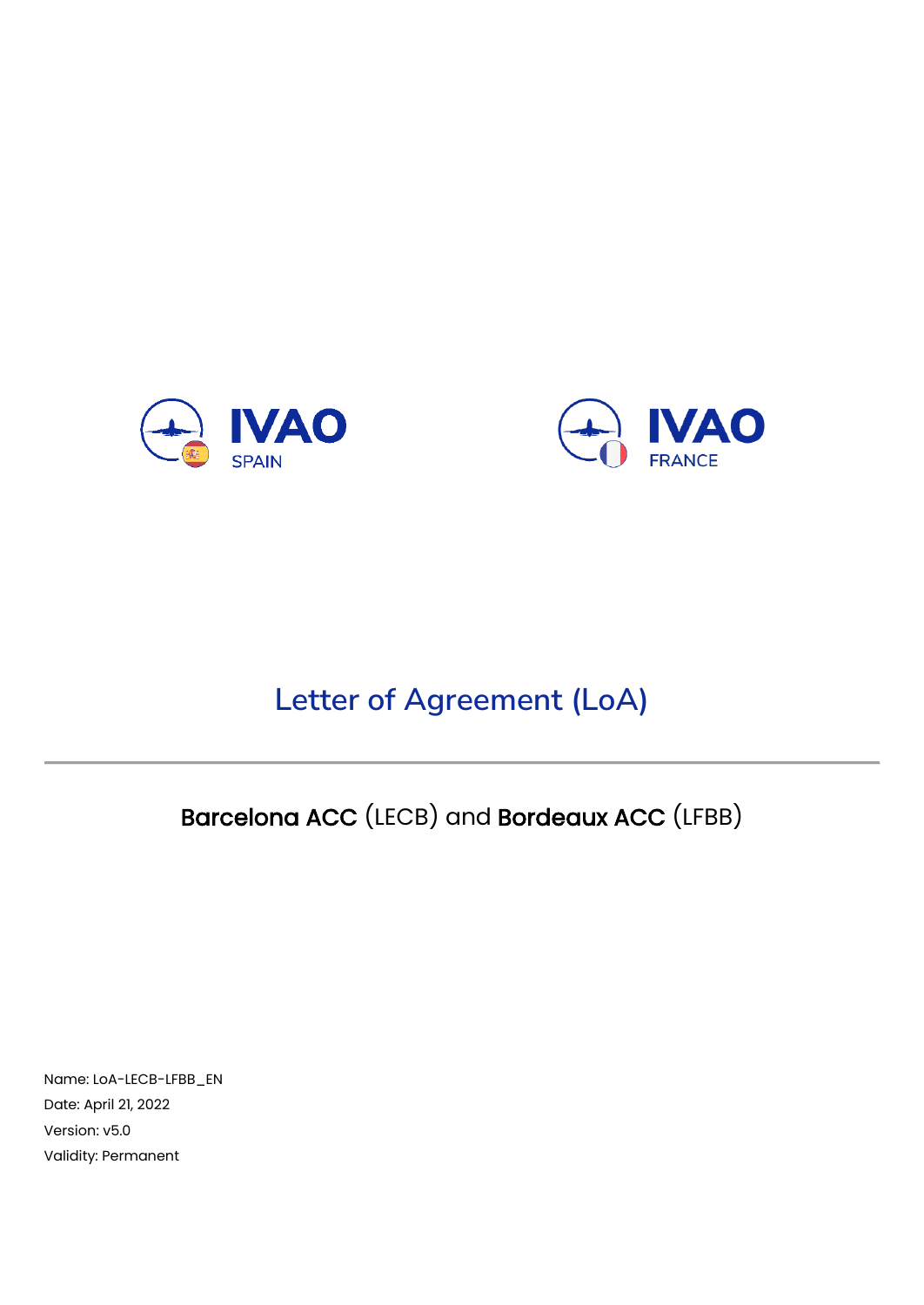## **INDEX**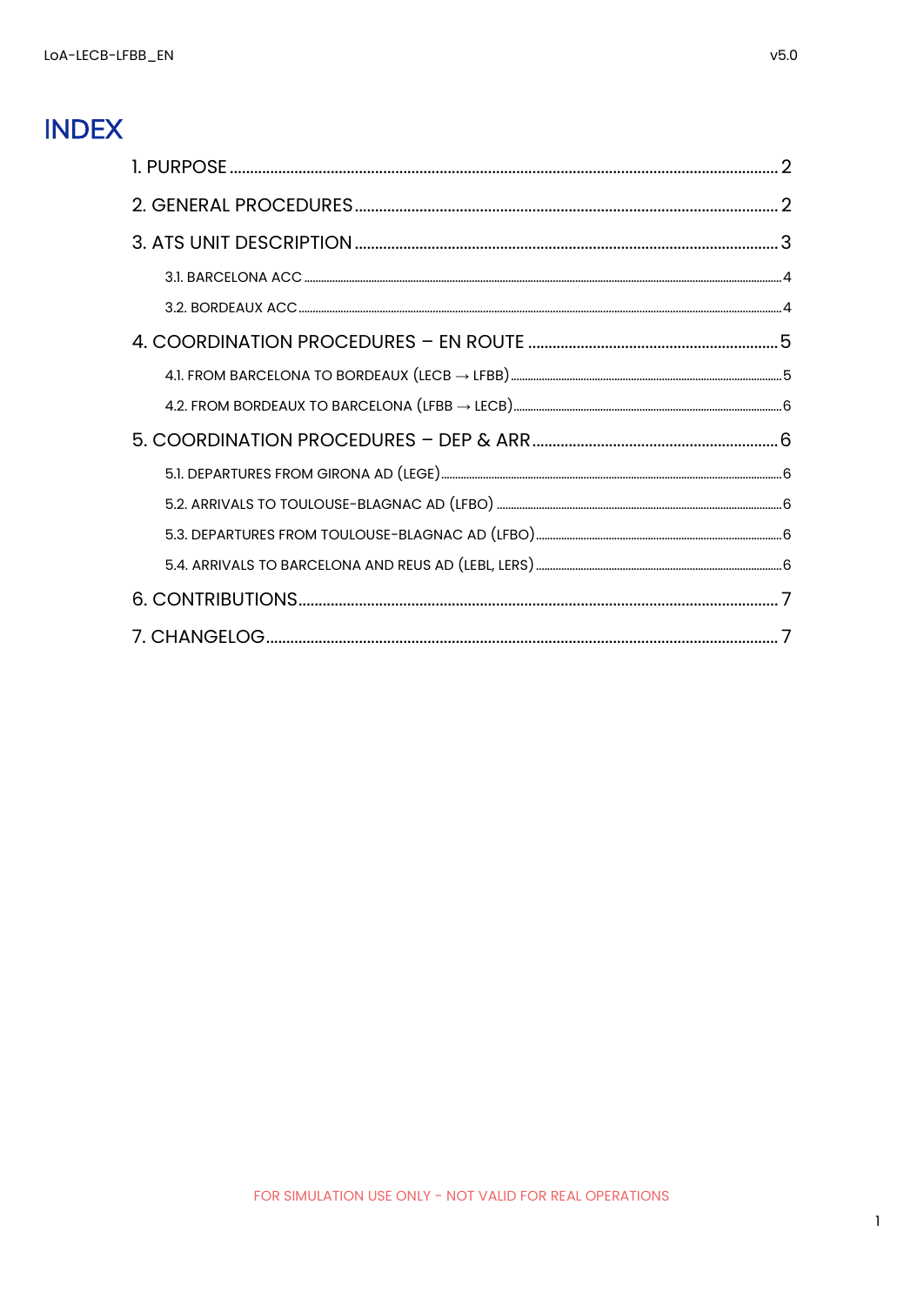### <span id="page-2-0"></span>1. PURPOSE

The purpose of this Letter of Agreement (LoA) is to define the coordination procedures to be applied between **Barcelona** ACC and Bordeaux ACC when providing Air Traffic Services (ATS) under IFR or VFR flight rules.

The content of the agreement is approved by the concerned ATC Operations Department and FIR Chiefs and its application is mandatory for all IVAO members providing ATS within an active position concerned by this LoA.

### <span id="page-2-1"></span>2. GENERAL PROCEDURES

Traffic in sequence at the same flight level shall be handed over with minimum spacing of 10 NM.

This separation must be constant (aircrafts restrained to the same speed) or increasing (succeeding aircraft is not faster).

Coordination of speed control should be granted via entries in radar labels and does neither need approval nor acknowledgement by receiving sector.

Traffic shall be handed over as soon as practical and, whenever possible, at latest 3000 ft before reaching the cleared flight level and in case the transfer point is not defined within this LoA, at latest ten (10) miles before the airspace limits.

Traffic in sequence shall be handed over properly separated and clear of any conflict. The receiving ATC unit cannot issue a clearance modifying the traffic's route, altitude, or speed (unless by direct coordination between ATC units) until it enters his sector and therefore leaves the area of responsibility from the transferring ATC unit, which remains responsible for separation.

Regarding flight levels for transfers between ATC positions:

| From            | To               | <b>Flight Level</b> |
|-----------------|------------------|---------------------|
| Barcelona       | <b>Bordeaux</b>  | <b>FVFN</b>         |
| <b>Bordeaux</b> | <b>Barcelona</b> | NUV                 |

Free Route Airspace Operations within Spanish airspace (HispaFRA) is defined from FL245 to FL660. However, the use of the traditional ATS route network is available too. Free Route Airspace Operations within some French airspace including Bordeaux UIR (LFFRAASW) are defined from FL195 to FL660.

Free Route Airspace (FRA) is a specified airspace within which users may freely plan a route between a defined entry point and a defined exit point, with the possibility of routing via published intermediate significant points, without reference to the ATS route network.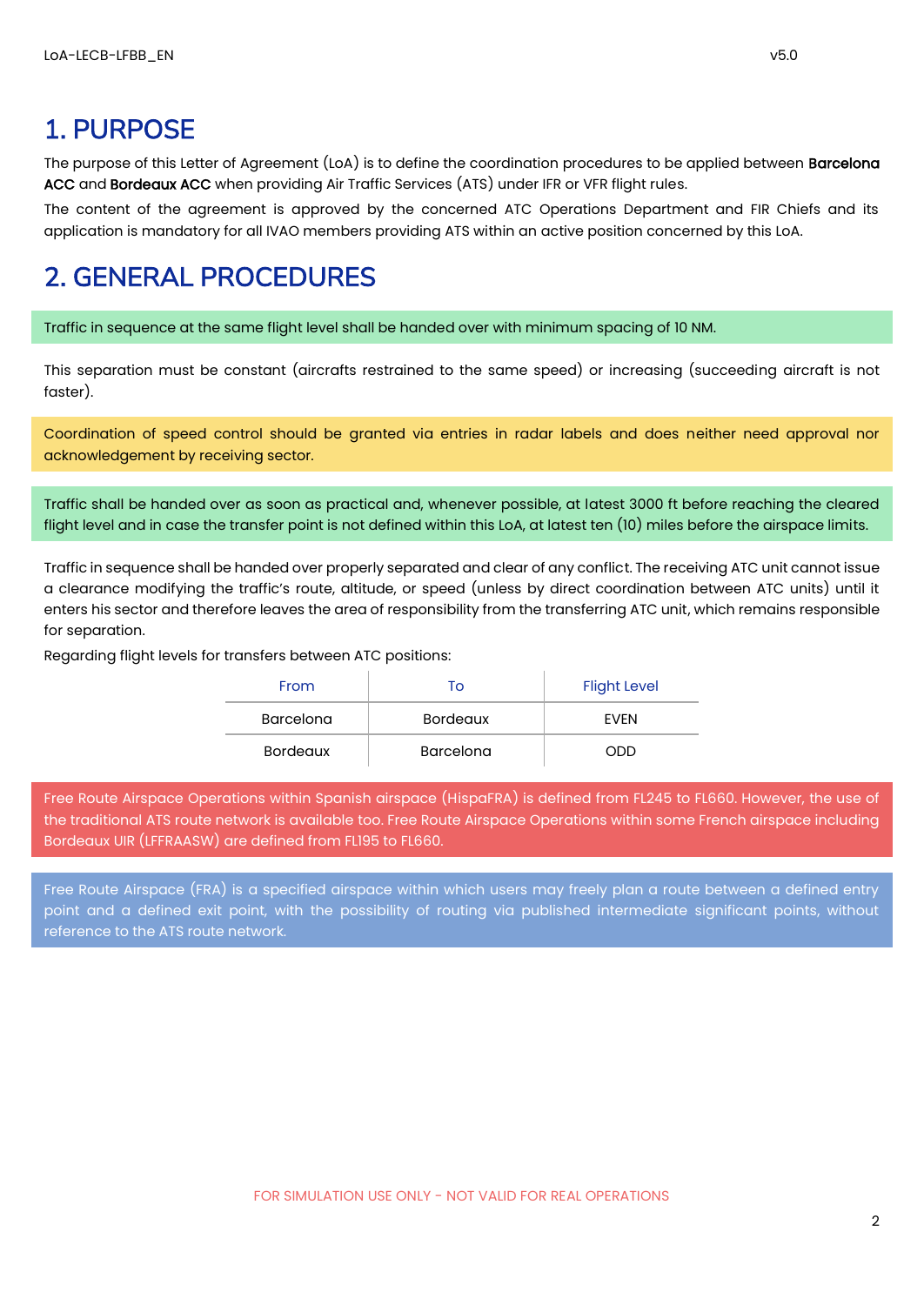#### <span id="page-3-0"></span>3. ATS UNIT DESCRIPTION

The ATC unit in charge of the airspaces under the responsibility of Barcelona ACC is **Barcelona Control** and includes two primary sectors : LECB\_W\_CTR and LECB\_E\_CTR. Two additional secondary sectors (opened only via NOTAM) lie directly underneath their primary sectors. LECB\_DDI\_CTR underneath LECB\_W\_CTR, responsible up to FL305; LECB\_XAR\_CTR underneath LECB\_E\_CTR responsible up to FL305. Those subsectors are not shown on the following chart as they are considered as inactive positions. Moreover, LECB\_W\_CTR is responsible for the Barcelona TMAs when LEBL\_T1\_APP is offline.

#### LECB\_DDI\_CTR, LECB\_XAR\_CTR can be consolidated in one main sector (LECB\_DDX\_CTR).

The ATC unit in charge of the airspaces under the responsibility of Bordeaux ACC is **Bordeaux Control** and consists in only one primary sector : LFBB\_CTR. This ATC unit may be split into two different subsectors : LFBB\_CTR and LFBB\_U\_CTR.

The lateral and vertical boundaries of the airspace under the responsibility of the ACC are indicated in the figure and table below.

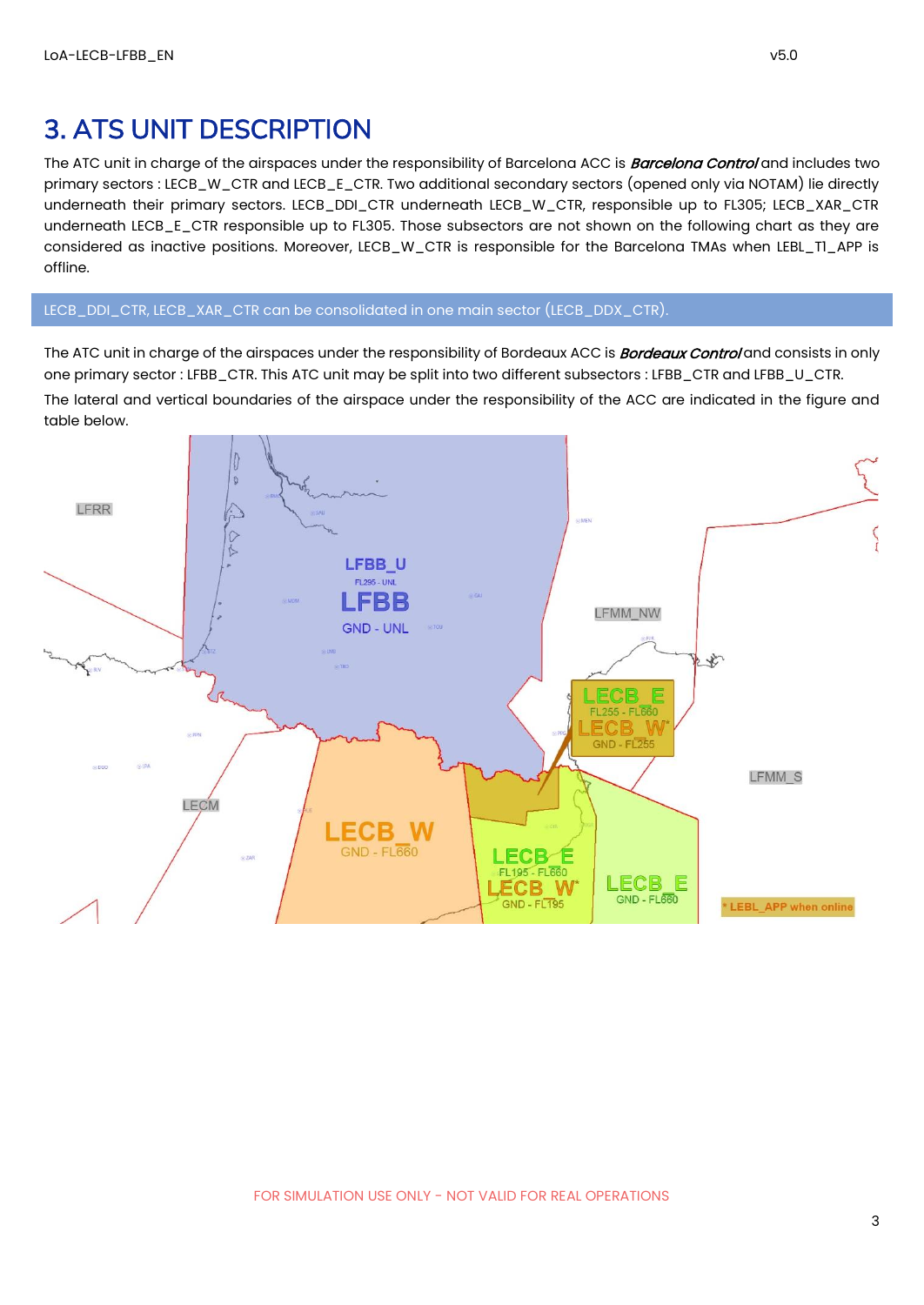#### <span id="page-4-0"></span>3.1. BARCELONA ACC

| <b>ATC Position</b> | Callsign                 | Frequency | <b>Remarks</b>                                      |
|---------------------|--------------------------|-----------|-----------------------------------------------------|
|                     | <b>Primary Sectors</b>   |           |                                                     |
| Barcelona Control   | LECB W CTR               | 134.680   | SFC-FL660; FL305-FL660 if<br>LECB DDI CTR is active |
| Barcelona Control   | LECB E CTR               | 135.355   | SFC-FL660; FL305-FL660 if<br>LECB_XAR_CTR is active |
|                     | <b>Secondary Sectors</b> |           |                                                     |
| Barcelona Control   | LECB DDI CTR             | 135.805   | SFC/FL195-FL305                                     |
| Barcelona Control   | LECB XAR CTR             | 133.030   | SFC/FL195-FL305                                     |
| Barcelona Control   | LECB DDX CTR             | 132.580   | SFC/FL195-FL305                                     |

#### <span id="page-4-1"></span>3.2. BORDEAUX ACC

| <b>ATC Position</b>      | Callsign               | Frequency | <b>Remarks</b>                                |
|--------------------------|------------------------|-----------|-----------------------------------------------|
|                          | <b>Primary Sectors</b> |           |                                               |
| <b>Bordeaux Control</b>  | LFBB CTR               | 125.105   | SFC-UNL; SFC-FL295 if LFBB_U_CTR<br>is active |
| <b>Secondary Sectors</b> |                        |           |                                               |
| <b>Bordeaux Control</b>  | LFBB_U_CTR             | 127.675   | <b>FL295-UNL</b>                              |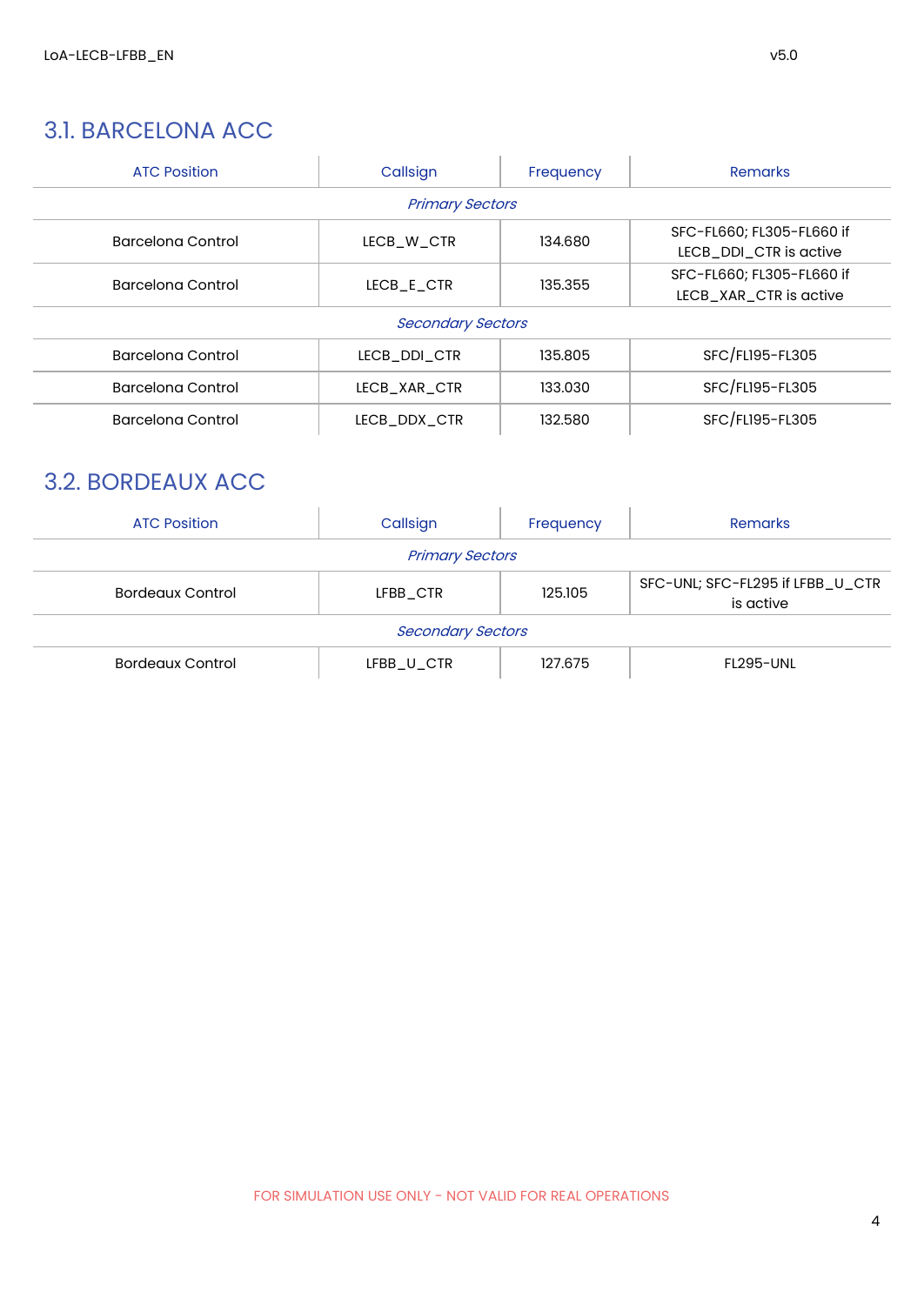## <span id="page-5-0"></span>4. COORDINATION PROCEDURES – EN ROUTE

Coordination procedures between the ATC under the responsibility of the Barcelona ACC and those under the responsibility of the Bordeaux ACC are defined as follows. They represent a general framework that does not replace the coordination between ATC. Any coordination procedure not mentioned in this LoA must be established on a case-bycase basis.

A Direct further than the FIR Boundary must be coordinated.

Bordeaux's UTA starts at FL195. Barcelona must clear all outbound traffics at FL200 or above before handing them off to Bordeaux.



An Entry Point (E) is a published significant point on the horizontal boundary of the Free Route Airspace from which FRA operations are permitted, while an Exit Point  $(X)$  is a point to which FRA operations are permitted.

#### <span id="page-5-1"></span>4.1. FROM BARCELONA TO BORDEAUX  $(LECB \rightarrow LFBB)$

| <b>Transfer</b> |                     | Route                                       |                | <b>Receiving Sector</b><br><b>Restrictions</b> |         |  |
|-----------------|---------------------|---------------------------------------------|----------------|------------------------------------------------|---------|--|
| Point           | <b>Airways LECB</b> | <b>HispaFRA</b>                             | <b>LFFRASW</b> |                                                |         |  |
| <b>ANETO</b>    | <b>UN860</b>        |                                             |                |                                                |         |  |
| <b>GIROM</b>    | A29 UN608           |                                             |                |                                                |         |  |
| <b>RUTIP</b>    | UTII3               | X (eXit)<br>$E$ (Entry)<br>FL>245<br>FL>195 |                | LFBB_CTR                                       | EVEN FL |  |
| <b>OLOXO</b>    | <b>UN861</b>        |                                             |                |                                                |         |  |
| <b>NATPI</b>    | ۰                   |                                             |                |                                                |         |  |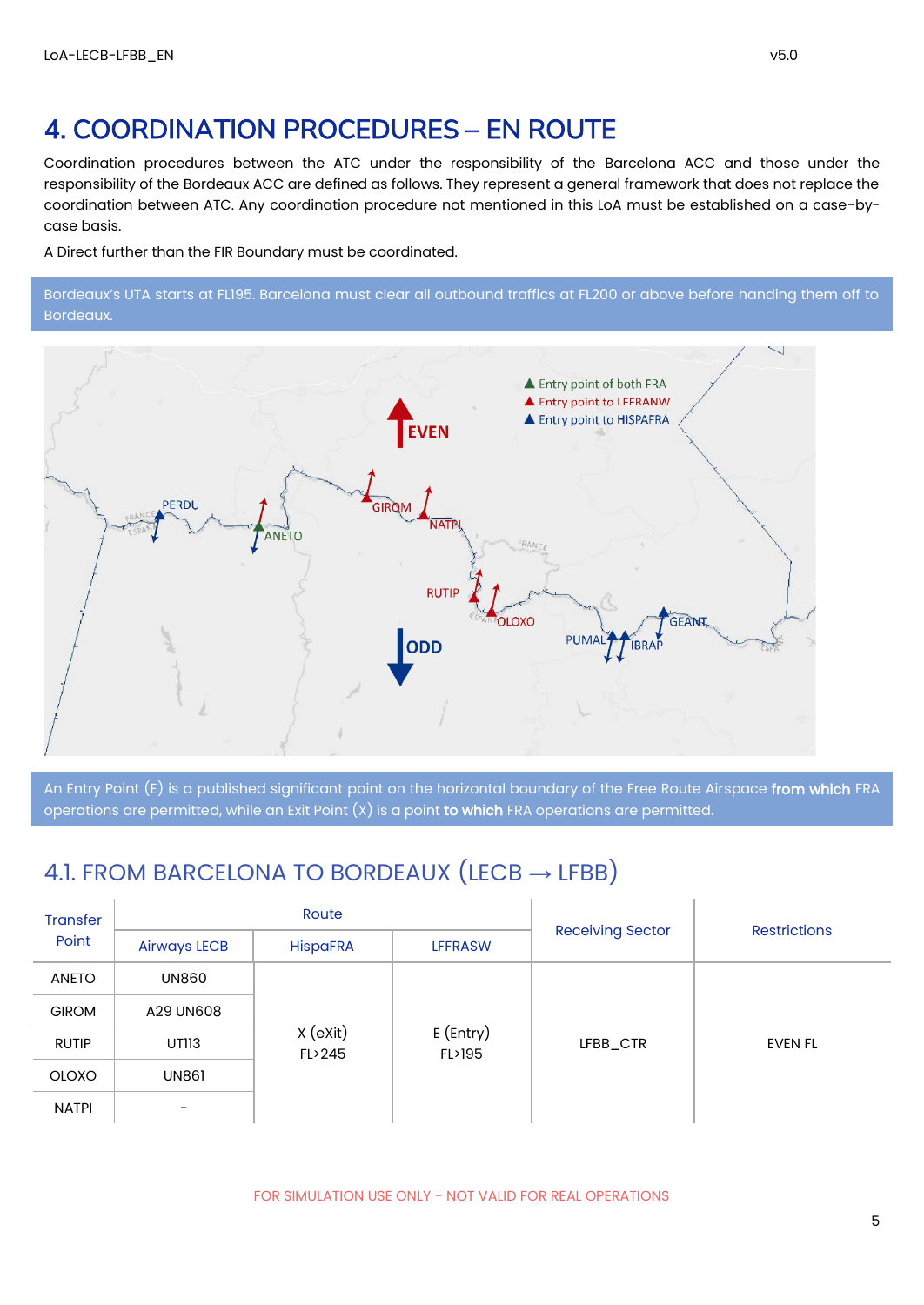<span id="page-6-0"></span>

| <b>Transfer</b> |                          | Route              |                       |                         | <b>Restrictions</b> |
|-----------------|--------------------------|--------------------|-----------------------|-------------------------|---------------------|
| Point           | <b>Airways LFBB</b>      | <b>LFFRASW</b>     | <b>HispaFRA</b>       | <b>Receiving Sector</b> |                     |
| PERDU           | $\overline{\phantom{0}}$ |                    |                       |                         |                     |
| <b>ANETO</b>    |                          |                    |                       | LECB_W_CTR              |                     |
| <b>IBRAP</b>    | $\overline{\phantom{0}}$ | X (eXit)<br>FL>195 | $E$ (Entry)<br>FL>245 |                         | <b>ODD FL</b>       |
| <b>GEANT</b>    |                          |                    |                       | LECB_E_CTR              |                     |
| <b>PUMAL</b>    | <b>B31</b>               |                    |                       |                         |                     |

## <span id="page-6-1"></span>5. COORDINATION PROCEDURES – DEP & ARR

Coordination procedures for the departure/arrival traffic management are defined as follows.

It is recalled that whenever TWR or APP units indicated below are inactive, they should be replaced by the higher ATC active unit (for example, if LEBL\_T1\_APP is inactive, the coordination procedures apply to LECB\_W\_CTR).

#### <span id="page-6-2"></span>5.1. DEPARTURES FROM GIRONA AD (LEGE)

| ATC         | <b>SID</b>   | Procedure                          | Remarks                                                             |
|-------------|--------------|------------------------------------|---------------------------------------------------------------------|
| LEBL_TI_APP | <b>GEANT</b> | LEBL TI APP $\rightarrow$ LFBB CTR | DCT GEANT FL190<br>If only LECB_W_CTR is active: DCT<br>GEANT FL240 |

#### <span id="page-6-3"></span>5.2. ARRIVALS TO TOULOUSE-BLAGNAC AD (LFBO)

|             | STAR        | Procedure                         | Remarks                    |
|-------------|-------------|-----------------------------------|----------------------------|
| LEBL_T1_APP | <b>SPET</b> | $LECB_W_CTR \rightarrow LFBO_APP$ | DCT ASPET descending FL150 |

#### <span id="page-6-4"></span>5.3. DEPARTURES FROM TOULOUSE-BLAGNAC AD (LFBO)

| ATC      | 3TAR.        | <b>Procedure</b>                  | Remarks                  |
|----------|--------------|-----------------------------------|--------------------------|
| LFBB_CTR | <b>PUMAL</b> | $LFBB_CTR \rightarrow LECB_W_CTR$ | DCT PUMAL climbing FL260 |

#### <span id="page-6-5"></span>5.4. ARRIVALS TO BARCELONA AND REUS AD (LEBL, LERS)

| ATC      | STAR  | Procedure                          | Remarks                                                  |
|----------|-------|------------------------------------|----------------------------------------------------------|
| LFBB CTR | PUMAL | LFBB $CTR \rightarrow LEBL$ T1 APP | DCT PUMAL descending FL230<br>Cross PUMAL FL250 or below |